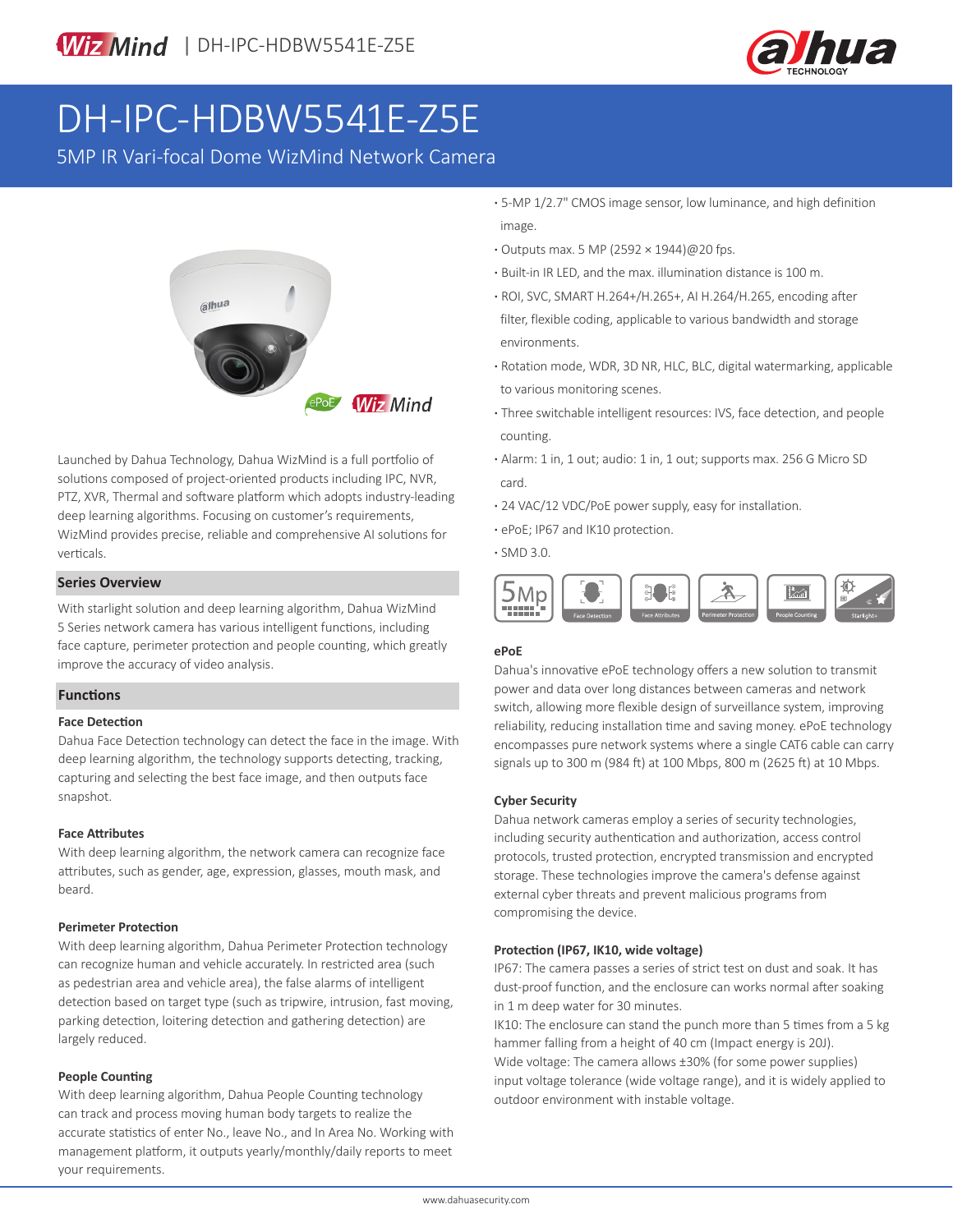# Wiz Mind | DH-IPC-HDBW5541E-Z5E

#### **Technical Specification**

| Camera                          |      |                                                                                           |                      |                      |                     |
|---------------------------------|------|-------------------------------------------------------------------------------------------|----------------------|----------------------|---------------------|
| Image Sensor                    |      | 1/2.7" CMOS                                                                               |                      |                      |                     |
| Max. Resolution                 |      | 2592 (H) × 1944 (V)                                                                       |                      |                      |                     |
| <b>ROM</b>                      |      | 128 MB                                                                                    |                      |                      |                     |
| <b>RAM</b>                      |      | 1 GB                                                                                      |                      |                      |                     |
| <b>Scanning System</b>          |      | Progressive                                                                               |                      |                      |                     |
| <b>Electronic Shutter Speed</b> |      | Auto/Manual 1/3 s-1/100,000 s                                                             |                      |                      |                     |
| Min. Illumination               |      | 0.003 lux@F1.3 (Color, 30 IRE)<br>0.0003 lux@F1.3 (B/W, 30 IRE)<br>0 lux (Illuminator on) |                      |                      |                     |
| S/N Ratio                       |      | $>56$ dB                                                                                  |                      |                      |                     |
| <b>Illumination Distance</b>    |      | 45 m (147.64 ft) (IR)                                                                     |                      |                      |                     |
| Illuminator On/Off Control      |      | Auto                                                                                      |                      |                      |                     |
| <b>Illuminator Number</b>       |      | $3$ (IR LED)                                                                              |                      |                      |                     |
| Pan/Tilt/Rotation Range         |      | Pan: 0°-355°<br>Tilt: 0°-65°<br>Rotation: 0°-355°                                         |                      |                      |                     |
| Lens                            |      |                                                                                           |                      |                      |                     |
| Lens Type                       |      | Motorized vari-focal                                                                      |                      |                      |                     |
| Lens Mount                      |      | Module                                                                                    |                      |                      |                     |
| Focal Length                    |      | 7 mm-35 mm                                                                                |                      |                      |                     |
| Max. Aperture                   |      | F1.3                                                                                      |                      |                      |                     |
| Field of View                   |      | Horizontal: 31°-9°<br>Vertical: 23°-7°<br>Diagonal: 39°-11°                               |                      |                      |                     |
| <b>Iris Control</b>             |      | Auto                                                                                      |                      |                      |                     |
| Close Focus Distance            |      | W-T: 0.4 m-2 m (1.31 ft-6.56 ft)                                                          |                      |                      |                     |
| <b>DORI</b><br><b>Distance</b>  | Lens | Detect                                                                                    | Observe              | Recognize            | Identify            |
|                                 | W    | 190 m<br>(623.36 ft)                                                                      | 76 m<br>(249.34 ft)  | 38 m<br>(124.67 ft)  | 19 m<br>(62.34 ft)  |
|                                 | Τ    | 620 m<br>(2034.12 ft)                                                                     | 248 m<br>(813.65 ft) | 124 m<br>(406.82 ft) | 62 m<br>(203.41 ft) |
| Smart Event                     |      |                                                                                           |                      |                      |                     |

| <b>IVS</b>                        | Abandoned object; missing object                                                                                                                                                                                                                                                                                                                                                                                                                                                                                           |  |  |  |  |
|-----------------------------------|----------------------------------------------------------------------------------------------------------------------------------------------------------------------------------------------------------------------------------------------------------------------------------------------------------------------------------------------------------------------------------------------------------------------------------------------------------------------------------------------------------------------------|--|--|--|--|
| Heat Map                          | Yes                                                                                                                                                                                                                                                                                                                                                                                                                                                                                                                        |  |  |  |  |
| Professional, intelligent         |                                                                                                                                                                                                                                                                                                                                                                                                                                                                                                                            |  |  |  |  |
| <b>IVS (Perimeter Protection)</b> | Intrusion, tripwire, fast moving (the three functions<br>support the classification and accurate detection<br>of vehicle and human); loitering detection, people<br>gathering, and parking detection                                                                                                                                                                                                                                                                                                                       |  |  |  |  |
| <b>SMD 3.0</b>                    | Less false alarm, longer detection distance                                                                                                                                                                                                                                                                                                                                                                                                                                                                                |  |  |  |  |
| <b>Face Detection</b>             | Face detection; track; snapshot; snapshot optimization;<br>optimal face snapshot upload; face enhancement; face<br>exposure; face attributes extraction including 6 attributes<br>(gender, age, glasses, expressions, mask, and beard) and<br>8 expressions (angry, sad, disgusted, scared, surprised,<br>calm, happy, confused); face snapshot set as face or<br>one-inch photo; snapshot strategies (real-time snapshot,<br>quality priority and optimization snapshot); face angle<br>filter; optimization time setting |  |  |  |  |

| <b>People Counting</b>         | Tripwire people counting and people counting in area,<br>generating and exporting report (day/month/year);<br>queue management, generating and exporting report<br>(day/month); 4 rules can be set for tripwire, people<br>counting in area and queue management                                                                                                                                                                                                                                     |
|--------------------------------|------------------------------------------------------------------------------------------------------------------------------------------------------------------------------------------------------------------------------------------------------------------------------------------------------------------------------------------------------------------------------------------------------------------------------------------------------------------------------------------------------|
| Smart Search                   | Work together with Smart NVR to perform refine<br>intelligent search, event extraction and merging to event<br>videos                                                                                                                                                                                                                                                                                                                                                                                |
| Video                          |                                                                                                                                                                                                                                                                                                                                                                                                                                                                                                      |
| Video Compression              | H.265; H.264; H.264H; H.264B; MJPEG (Only supported<br>by the sub stream)                                                                                                                                                                                                                                                                                                                                                                                                                            |
| <b>Smart Codec</b>             | Smart H.265+; Smart H.264+                                                                                                                                                                                                                                                                                                                                                                                                                                                                           |
| AI Coding                      | AI H.265; AI H.264                                                                                                                                                                                                                                                                                                                                                                                                                                                                                   |
| Video Frame Rate               | Main stream: 2688 × 1520@(1 fps-25/30 fps)<br>Sub stream: D1@(1 fps-50/60 fps)<br>Third stream: 1080p@(1 fps-50/60 fps)<br>*The values above are the max. frame rates of each<br>stream; for multiple streams, the values will be subjected<br>to the total encoding capacity.                                                                                                                                                                                                                       |
| <b>Stream Capability</b>       | 3 streams                                                                                                                                                                                                                                                                                                                                                                                                                                                                                            |
| Resolution                     | 2688 × 1520; 2304 × 1296; 1080p (1920 × 1080); 1.3M<br>(1280 × 960); 720p (1280 × 720); D1 (704 × 576/704 ×<br>480); VGA (640 × 480); CIF (352 × 288/352 × 240)                                                                                                                                                                                                                                                                                                                                      |
| <b>Bit Rate Control</b>        | CBR/VBR                                                                                                                                                                                                                                                                                                                                                                                                                                                                                              |
| Video Bit Rate                 | H.264: 32 kbps-8192 kbps<br>H.265: 32 kbps-8192 kbps                                                                                                                                                                                                                                                                                                                                                                                                                                                 |
| Day/Night                      | Auto(ICR)/Color/B/W                                                                                                                                                                                                                                                                                                                                                                                                                                                                                  |
| <b>BLC</b>                     | Yes                                                                                                                                                                                                                                                                                                                                                                                                                                                                                                  |
| <b>HLC</b>                     | Yes                                                                                                                                                                                                                                                                                                                                                                                                                                                                                                  |
| <b>WDR</b>                     | 140 dB                                                                                                                                                                                                                                                                                                                                                                                                                                                                                               |
| Scene Self-adaptation<br>(SSA) | Yes                                                                                                                                                                                                                                                                                                                                                                                                                                                                                                  |
| <b>White Balance</b>           | Auto; natural; street lamp; outdoor; manual; regional<br>custom                                                                                                                                                                                                                                                                                                                                                                                                                                      |
| Gain Control                   | Auto;Manual                                                                                                                                                                                                                                                                                                                                                                                                                                                                                          |
| <b>Noise Reduction</b>         | 3D NR                                                                                                                                                                                                                                                                                                                                                                                                                                                                                                |
| <b>Motion Detection</b>        | OFF/ON (4 areas, rectangular)                                                                                                                                                                                                                                                                                                                                                                                                                                                                        |
| Region of Interest (RoI)       | Yes (4 areas)                                                                                                                                                                                                                                                                                                                                                                                                                                                                                        |
| Image Stabilization            | Electronic Image Stabilization (EIS)                                                                                                                                                                                                                                                                                                                                                                                                                                                                 |
| Smart Illumination             | Yes                                                                                                                                                                                                                                                                                                                                                                                                                                                                                                  |
| Defog                          | Yes                                                                                                                                                                                                                                                                                                                                                                                                                                                                                                  |
| Image Rotation                 | 0°/90°/180°/270°                                                                                                                                                                                                                                                                                                                                                                                                                                                                                     |
| Mirror                         | Yes                                                                                                                                                                                                                                                                                                                                                                                                                                                                                                  |
| <b>Privacy Masking</b>         | 8 areas                                                                                                                                                                                                                                                                                                                                                                                                                                                                                              |
| Audio                          |                                                                                                                                                                                                                                                                                                                                                                                                                                                                                                      |
| <b>Audio Compression</b>       | PCM; G.711a; G.711Mu; G.726; G.723                                                                                                                                                                                                                                                                                                                                                                                                                                                                   |
| Alarm                          |                                                                                                                                                                                                                                                                                                                                                                                                                                                                                                      |
| Alarm Event                    | No SD card; SD card full; SD card error; network<br>disconnection; IP conflict; illegal access; motion<br>detection; video tampering; defocus detection; scene<br>changing; tripwire; intrusion; abandoned object;<br>missing object; fast moving; parking detection; loitering<br>detection; people gathering; input error; intensity<br>change; people counting; face detection; voltage<br>detection; people counting in area; stay detection;<br>people number error detection; queue management |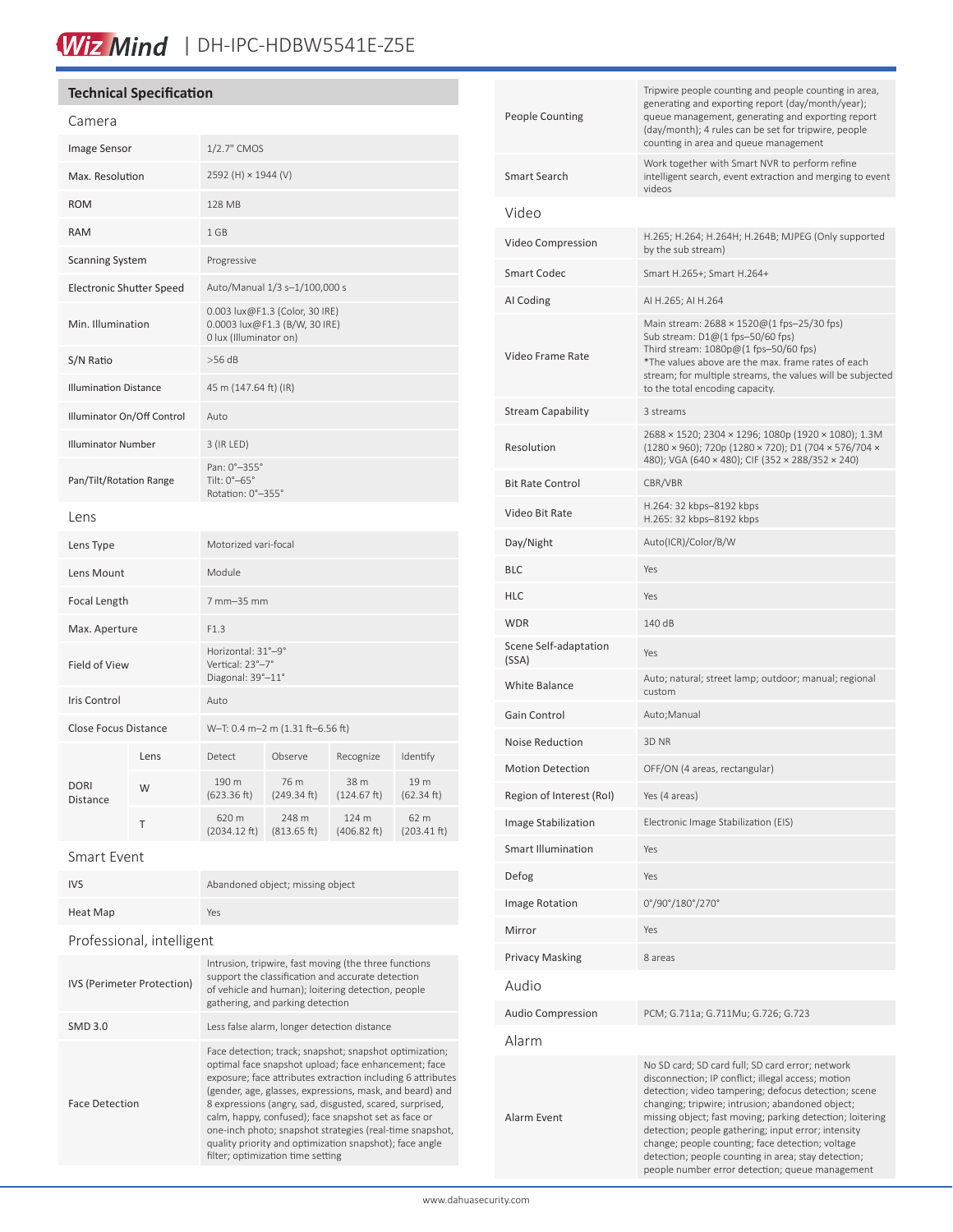## Wiz Mind | DH-IPC-HDBW5541E-Z5E

#### Network

| Network Port                 | RJ-45 (10/100 Enhancement Base-T)                                                                                                                                                                                                                                     |  |
|------------------------------|-----------------------------------------------------------------------------------------------------------------------------------------------------------------------------------------------------------------------------------------------------------------------|--|
| SDK and API                  | Yes                                                                                                                                                                                                                                                                   |  |
| <b>Cyber Security</b>        | Video encryption; firmware encryption; configuration<br>encryption; Digest; WSSE; account lockout; security logs;<br>IP/MAC filtering; generation and importing of X.509<br>certification; syslog; HTTPS; 802.1x; trusted boot; trusted<br>execution; trusted upgrade |  |
| Network Protocol             | IPv4; IPv6; HTTP; TCP; UDP; ARP; RTP; RTSP; RTCP; RTMP;<br>SMTP; FTP; SFTP; DHCP; DNS; DDNS; QoS; UPnP; NTP;<br>Multicast; ICMP; IGMP; NFS; SAMBA; PPPoE; SNMP;<br>Boniour                                                                                            |  |
| Interoperability             | ONVIF (Profile S/Profile G/Profile T); CGI; P2P; Milestone                                                                                                                                                                                                            |  |
| User/Host                    | 20 (Total bandwidth: 88 M)                                                                                                                                                                                                                                            |  |
| Storage                      | FTP; SFTP; Micro SD card (support max. 256 GB); NAS                                                                                                                                                                                                                   |  |
| <b>Browser</b>               | IE: IE8 and later<br>Chrome<br>Firefox                                                                                                                                                                                                                                |  |
| Management Software          | Smart PSS, DSS, DMSS                                                                                                                                                                                                                                                  |  |
| <b>Mobile Client</b>         | iOS; Android                                                                                                                                                                                                                                                          |  |
| Certification                |                                                                                                                                                                                                                                                                       |  |
| Certifications               | CE-LVD: EN 62368-1<br>CE-EMC: Electromagnetic Compatibility Directive<br>2014/30/EU<br>FCC: 47 CFR FCC Part 15, Subpart B<br>UL/CUL: UL60950-1 CAN/CSA C22.2 No.60950-1-07                                                                                            |  |
| Port                         |                                                                                                                                                                                                                                                                       |  |
| Audio Input                  | 1 channel (RCA port)                                                                                                                                                                                                                                                  |  |
| Audio Output                 | 1 channel (RCA port)                                                                                                                                                                                                                                                  |  |
| Alarm Input                  | 1 channels in: 5 mA 3 V-5 VDC                                                                                                                                                                                                                                         |  |
| Alarm Output                 | 1 channel out: 300 mA 12 VDC                                                                                                                                                                                                                                          |  |
| Power                        |                                                                                                                                                                                                                                                                       |  |
| Power Supply                 | 12 VDC (±30%)&24 VAC (±30%); PoE+ (802.3at); ePoE                                                                                                                                                                                                                     |  |
| <b>Power Consumption</b>     | Basic: 4.6 W (12 VDC); 4.9 W (24 VAC); 4.9 W (PoE)<br>Max. (max. stream + intelligence + IR on + focus + heater):<br>18 W (12 VDC); 16.9 W (24 VAC); 16.2 W (PoE)                                                                                                     |  |
| Environment                  |                                                                                                                                                                                                                                                                       |  |
| <b>Operating Temperature</b> | $-30$ °C to +60 °C (-22 °F to +140 °F)                                                                                                                                                                                                                                |  |
| <b>Operating Humidity</b>    | $\leq 95\%$                                                                                                                                                                                                                                                           |  |
| Storage Temperature          | -40 °C to +60 °C (-40 °F to +140 °F)                                                                                                                                                                                                                                  |  |
| Protection                   | IP67; IK10                                                                                                                                                                                                                                                            |  |
| Structure                    |                                                                                                                                                                                                                                                                       |  |
| Casing                       | Metal + plastic                                                                                                                                                                                                                                                       |  |
| <b>Product Dimensions</b>    | $\Phi$ 159 mm × 117.9 mm (6.26" × 4.64")                                                                                                                                                                                                                              |  |
| Net Weight                   | 950 g (2.09 lb)                                                                                                                                                                                                                                                       |  |
| <b>Gross Weight</b>          | 1200 g (2.65 lb)                                                                                                                                                                                                                                                      |  |

#### **Ordering Information** Type Model Description 5MP Camera DH-IPC-HDBW5541EP-Z5E 5MP IR Vari-focal Dome WizMind Network Camera, PAL DH-IPC-HDBW5541EN-Z5E 5MP IR Vari-focal Dome WizMind Network Camera, NTSC Accessories (Optional) PFA138 Junction Box Bracket PFB211W Wall Mount Bracket PFB300C Ceiling Mount Bracket PFA152-E POle Mount Bracket PFB201C In-ceiling Mount Bracket PFA101 Mount Adapter PFM321D 12 VDC 1A Power Adapter LR1002-1ET/1EC Single-port Long Reach Ethernet over Coax Extender PFM900-E Integrated Mount Tester

#### **Accessories**

#### Optional:



Junction Box



PFB211W Wall Mount Bracket



PFB300C Ceiling Mount Bracket

PFM321D 12 VDC 1A Power Adapter

Bracket



PFA152-E Pole Mount Bracket



LR1002-1ET/1EC Single-port Long Reach Ethernet Over Coax Extender

Bracket

PFB201C In-ceiling Mount



PFM900-E Integrated Mount Tester



www.dahuasecurity.com